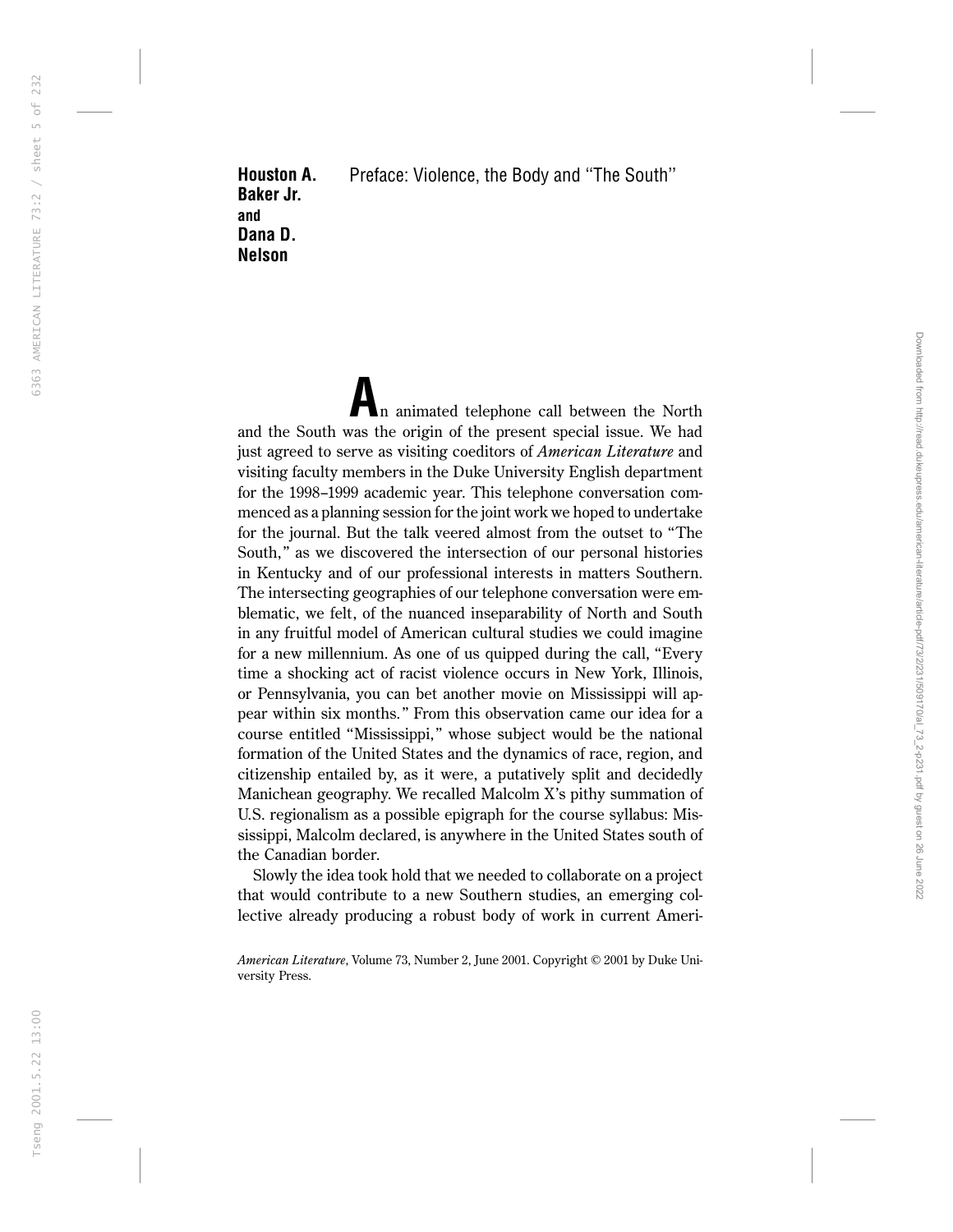can Studies scholarship. By a new Southern studies, we have in mind efforts such as Patricia Yaeger's *Dirt and Desire: Reconstructing Southern Women's Writing,1930–1990*; Ann Goodwyn Jones and Susan Donaldson's collection *Haunted Bodies: Gender and Southern Texts*; Richard Gray's *Southern Aberrations: Writers of the American South and the Problems of Regionalism*; and other monographs, essays, histories, and films that reconfigure our familiar notions of Good (or desperately bad) Old Southern White Men telling stories on the porch, protecting white women, and being friends to the Negro. We thus resolved to edit a special issue of *American Literature* investigating regions, national formations, speculations, intuitions, and assertions adumbrated in our extended telephone conversation. The plans for our special issue were in place when we hung up telephones north and south.

In literature, music, film, popular culture, religious records, and studies by social scientists, we find bodies in jeopardy in the South —violence always in ascendance. Bodies are disappeared in ''The South.'' Bodies are made grotesque. And certain bodies in ''The South'' are romanticized. Why does this happen? Whose ''South'' is it that appears in so many discourses? Whose interests are served by varying inscriptions of ''The South''? How far does our gaze extend and how extensive are our maps when we look southward? What are the relations of borders and bodies when we say ''The South'' and think (U.S.) racism? The macabre dragging and decapitation of James Byrd Jr., a black man, by three white men in Jasper, Texas, assures us that the South plays a durable, extravagant partner in racist violence. But the brutalization of the black Haitian immigrant Abner Luima in a Brooklyn police precinct and the horrific shooting to death by New York police officers of Amadou Diallo reminds us that Northern violence against the body of the Other is still, in the words of a famous black nationalist of the 1960s, "as American as apple pie."

We decided to focus on *the body* because our speculation was that the visual, bounded body of the Other was bedrock for the construction of both regionalism and racism in the United States. As one contributor to our special issue, Jennifer Rae Greeson, has argued elsewhere, the "consistent and pervasive relocation of colonial attributes onto the figure of the south in early national literature suggests that the nationalization of the United States was built in part upon an intranational, regionally-inflected symbolic geography, in which the terms "South" and "U.S." formed an ideological juxtaposition."<sup>1</sup> This link-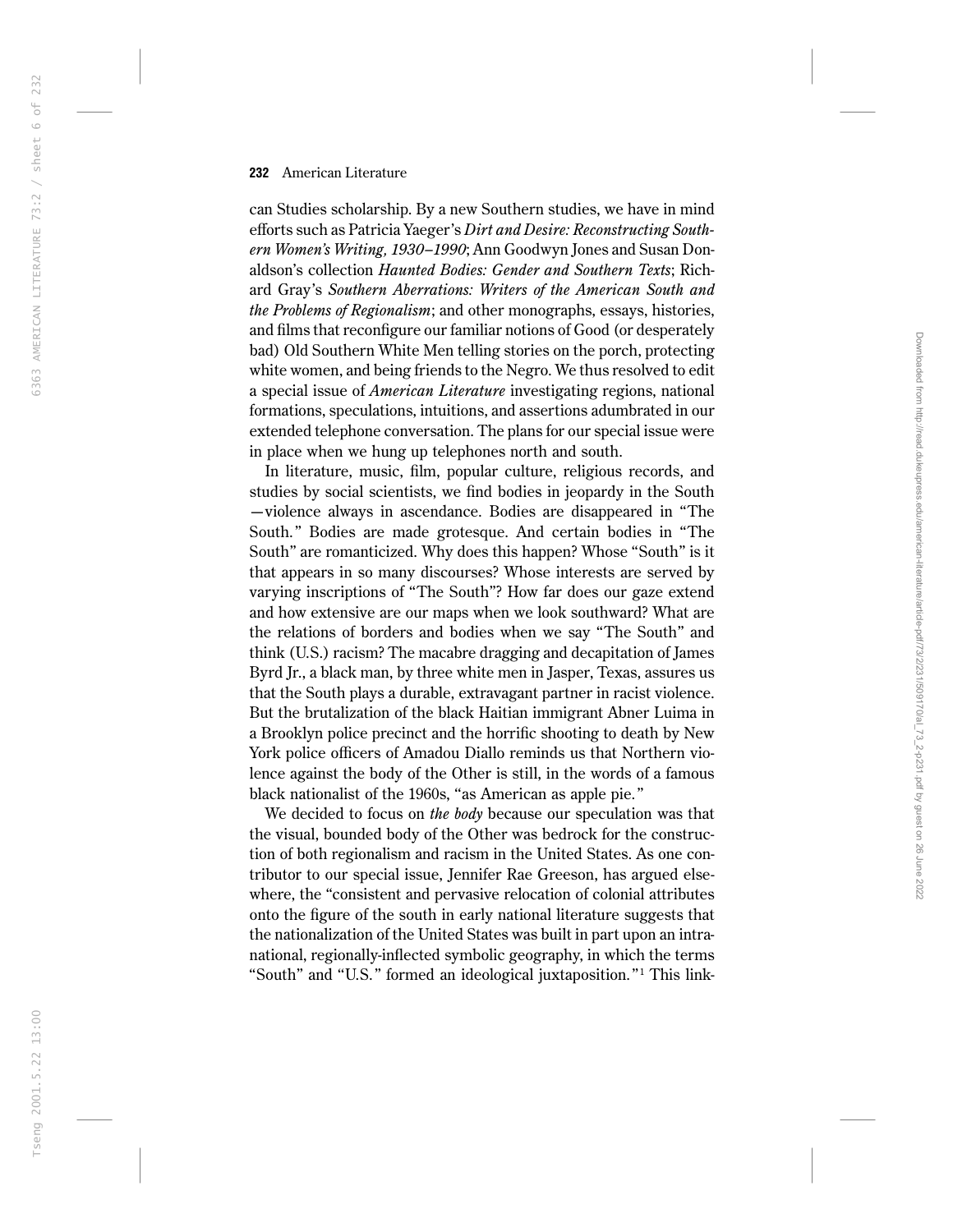age formed the basis for the country's transition from colonies to confederation to Nation. It offered a regional geography against which the more abstract body of the ''new American'' could be articulated. Tracing the semiotic permutations of Crèvecoeur's bucolic imagining of the American Farmer from his prewar watercolor ''The Plantation of Pine Hill'' and his postwar publication *Letters from an American Farmer*, Greeson notes a crucial bodily repression. In the watercolor, the Farmer, his wife, and a child stand in the shade of a tree observing a slave plowing the field; in *Letters*, it is the Farmer himself who plows. As Greeson summarizes, ''[T]hese two representations of relatively consistent content carry vastly different ideological weight: the new national 'American Farmer' of Crèvecoeur's text here replaces the traditional colonial planter of his painting. . . . Whose hand is on the plough makes all the difference'' to the imagining of this new national man. Importantly, the colonial planter remains in the United States, but this body and ''his'' politics are emphatically relocated to Charleston, to a ''South'' that now becomes alternately imagined as national but alien, what Crèvecoeur describes as the northern mirror image of colonial Peru. 2

It is difficult to imagine an abstract violence dissociated from human and environmental bodies. Our intention, however, is not to essentialize or limit the term *body* by confining violence to, say, spectacle lynching, illegal laborers' abjection, or the economics and politics of the prison-industrial complex. Rather, we deem those millions of African bodies deposited by ships to (especially) the mid-Atlantic and Southern colonies of the United States inescapable entities in any new and fruitful definitions of ''The South.'' Furthermore, we know that the murder, displacement, and relocation of thousands of Native American bodies from the same geographies in which enslaved Africans in the United States worked the land is a critical area of investigation for a new Southern studies. It goes without saying that body politics surrounding black and white women of ''The South'' have been of paramount concern historically, from the profound observations of Mary Chestnut to the energetic and polemical writings of bell hooks.

In our call for papers, our sense that it would be important to connect Latino/a geographies and theoretical issues to our purview led us to place the word ''South'' in scare quotes; our hope was to secure submissions that would carry our issue beyond traditional boundaries and into often neglected territories of the Americas. Thinking about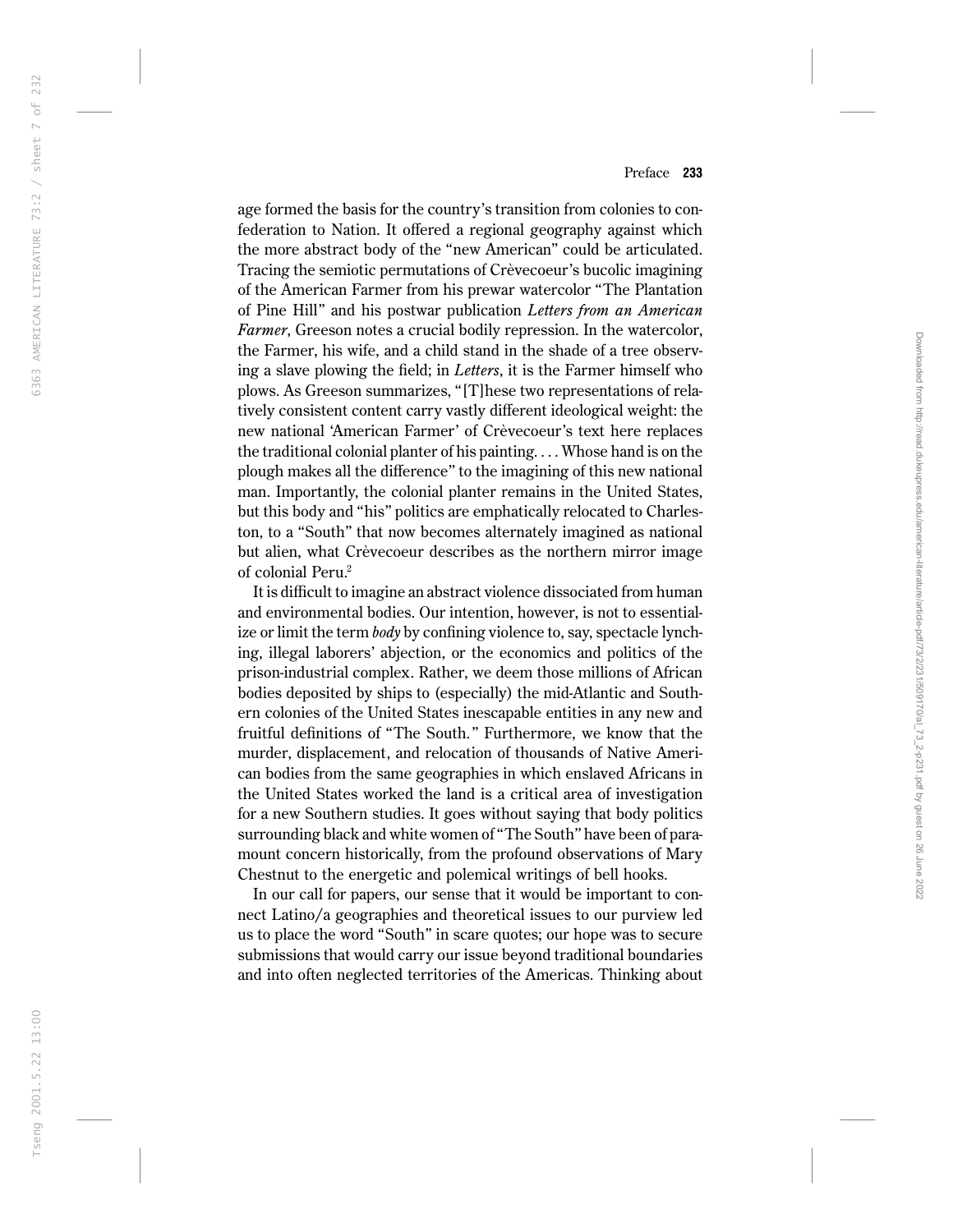a ''South'' that includes, say, Texas, New Mexico, Arizona, and southern California invokes yet another ''South''—the south-of-the-border space where Latino cultures construct, challenge, inform, and expand the economic, political, and violent social histories of ''our America.'' Cultural anthropologist Richard Flores, for instance, traces the emergence of what he calls the ''Texas Modern,'' a sociopolitical formation that in the late-nineteenth and early-twentieth centuries reworked the relations of Anglos and Mexicans (elites and nonelites). Flores shows how the concept of the Texas Modern ''allows us to consider events and practices relative to one another that all too often are disjointed by the rationalizing forces of Western, modern thought'' and, we might add, the National Imaginary. <sup>3</sup> From the social displacement of Mexican elites to the reorganization of Mexicans as an inferior "race," the new forms of the Texas Modern corroborate and redeploy deep logics in racialist nationalism, from the Louisiana Purchase to the Jim Crow South to Proposition 187 and ''post–Affirmative Action'' culture.

We believe candor is a desirable attribute of prefaces. So it is fair to report that when we put down our telephone receivers, we had in mind a special issue that would contain a penetrating essay on the prison-industrial complex in the South as a present-day avatar of chattel slavery, one that would, as in Joan Dayan's arguments about ''Legal Slaves and Civil Bodies,'' analyze ''how the rhetoric of law both disables civil persons and invents legal slaves,'' a slave identity reconstructed in today's penal enactments of "civil" law.<sup>4</sup> We had in mind a comprehensive essay that would render unavailable for all future use the sign ''South'' as a state description and alibi for Northern whites. That is to say, we hoped for the persuasive deconstruction of the sign as marker of convenience and preserver of what might be called ''white geographical innocence.'' We wanted the sign to be completely discredited as an acceptable marker of an outlaw, retrograde, socially imagined, and almost always entirely fictional United States territory that contains white racism. We wanted something like what the feminist economic geographer team J. K. Gibson-Graham invent as part of their immanent critique of anticapitalist efforts, a process of imagining, articulating, and recognizing all the anticapitalist space *inside* the devouring machine of capitalism. <sup>5</sup> Similarly, we imagined essays that would enable the process of imagining, articulating, and recognizing antiracist, antiregionalist spaces inside the nationalist machine of ''The South.''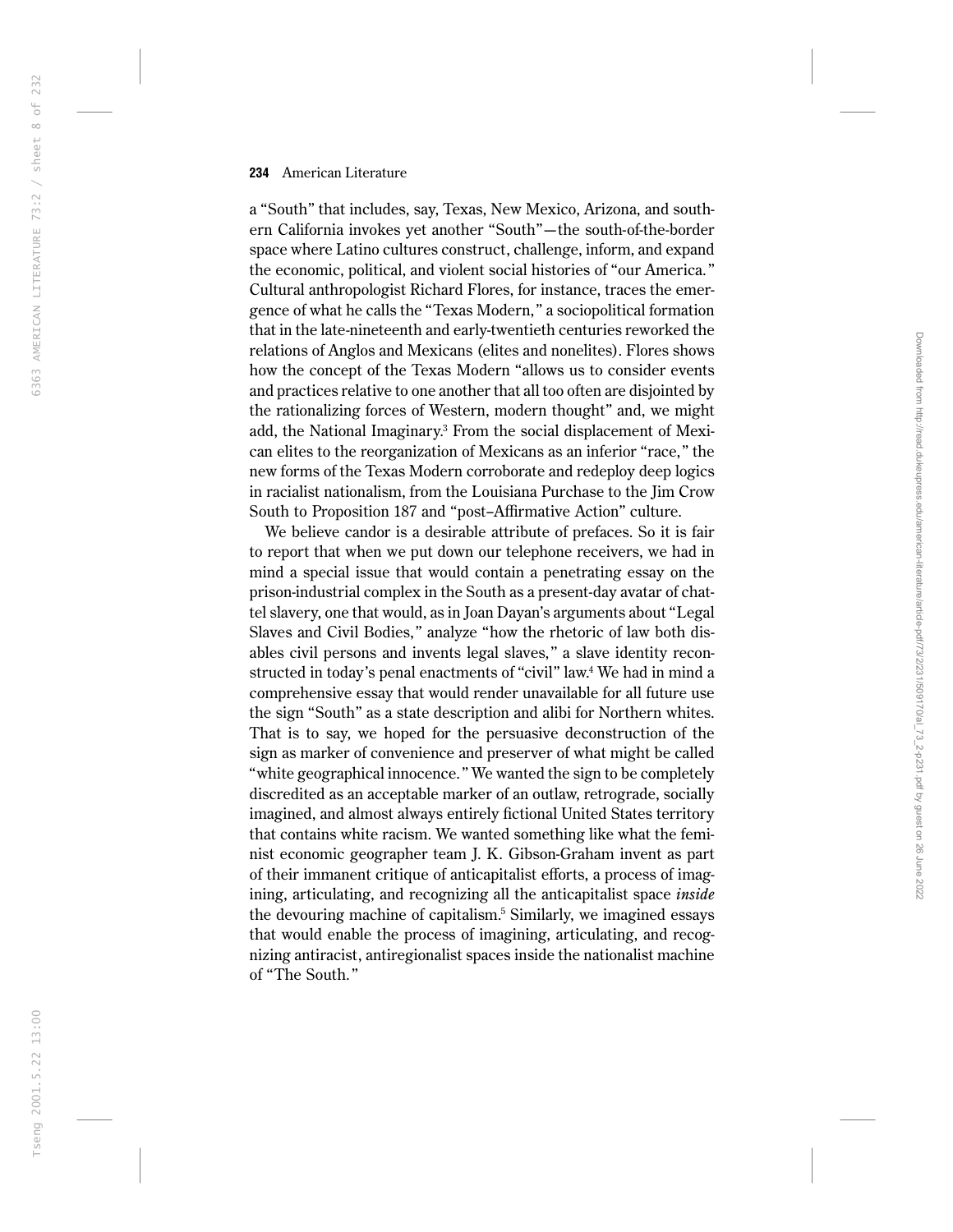The many thought-provoking submissions we did receive—so much wider a range of thinking and contribution than space permits us to publish here—inspired us to think even harder about the categories that we made central to our call. Our discussion about these diverse and thoughtful contributions helped us to develop an emerging informal vocabulary and set of assumptions. "Thick," for example, became an operative sign for experiences south of Mason-Dixon, calling up not only the heaviness of summer atmospherics but also the deep complexity of black and white, Latino and ''American,'' woman and man, and the viscous dynamics of everyday labor, politics, and religion that characterize life in the deep South. One of our maxims became, '' 'The South' is the U.S. social, political, racial, economic, ethical, and everyday-life imaginary written as 'regionalism.' '' As we talked through in more complex ways our mixed feelings about the South(s) in which we both now live, we found ourselves elaborating a preliminary joint analysis.

For instance, we talked about the structuralist principles that guided nation formation: nationalism, wholeness, union, coherence. In order for there to exist a good union, there must be a recalcitrant, secessionist "splitter." To have a nation of "good," liberal, and innocent white Americans, there must be an outland where "we" know they live: all the guilty, white yahoos who just don't like people of color. Slavoj Zizek has described this agreeable splitting and projection as the "kernel of pleasure" that organizes nationalism's joy in "wholeness."  $\rm ^6$ Following his analysis, we might conclude that ''The South'' comes to the rescue of U.S. wholeness at the moment of the nation's joyful decision to go with the money. U.S. capital's nineteenth-century industrialization and factory profits rendered even the handsome gross agrarian revenues of King Cotton modest sums. Of course, this was very bad news for cotton growers and large plantations owners south of Mason-Dixon. For the world hegemony in setting the price of cotton enjoyed by, say, the Savannah wharfs suddenly became less important than what New England industry had to offer the world. The bargaining chips of economic influence over U.S. polity had suddenly enjoyed a rapid increase in Yankee hands. In order to ensure ongoing profits at the right edge of technology, industrialization, factories, and a nineteenth-century globalizing economy, the United States came to the great fissure in our history. No ''kernel'' of joint and mutually agreed upon national pleasure could hold two halves together—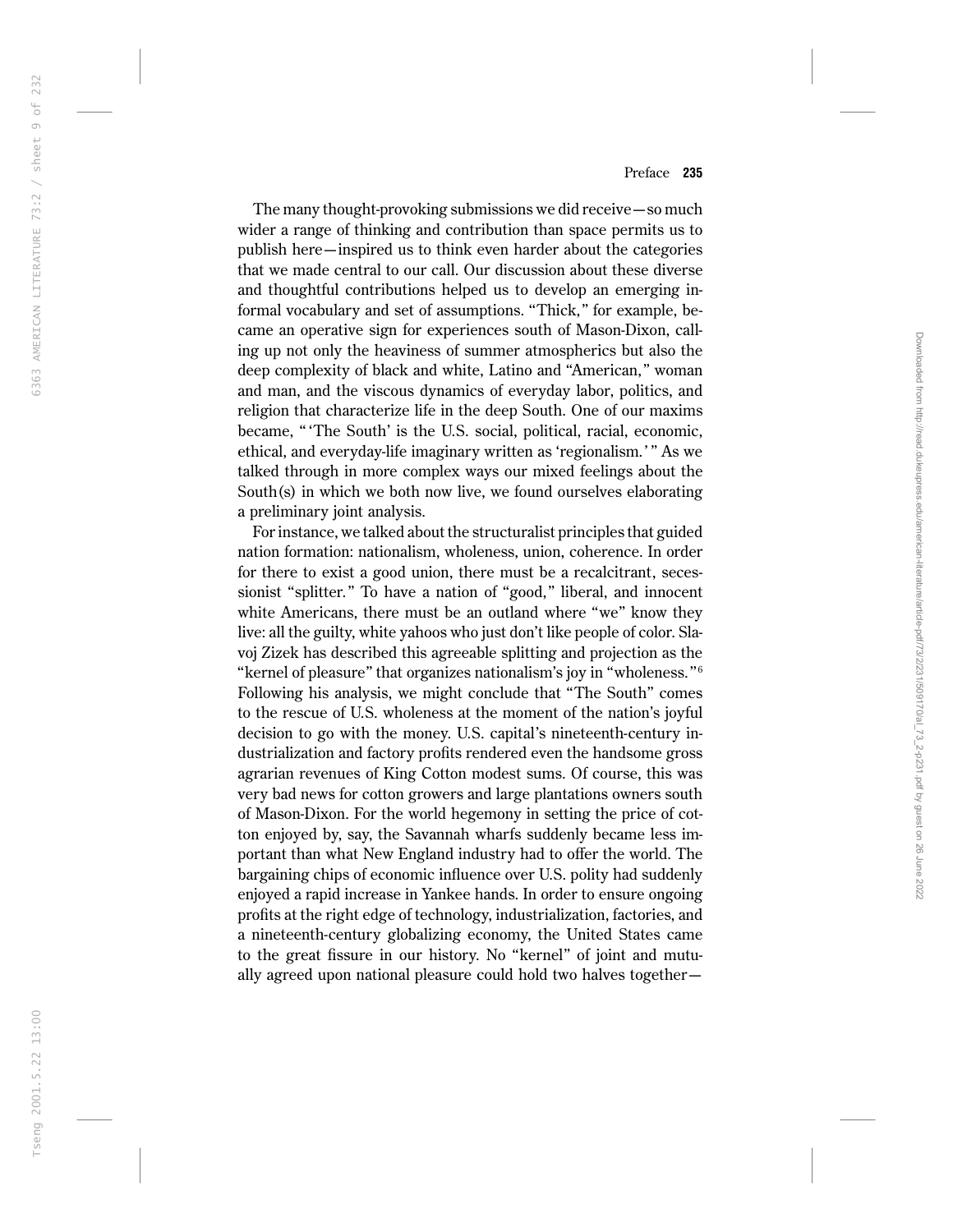despite constitutional compromises and the fully imbricated economics of slavery's Northern financiers.

''We the people'' have of course never been whole. In this special issue we draw attention to the way ''our wholeness'' has long been constructed through the abjected regional Other, ''The South.'' For instance, consider the naming of the Civil War. "Civil" signifies in myriad, mostly progressive and positive, ways. But for "us," the oxymoron of "Civil War" signifies apocalypse, death, systemic collapse. Whose collapse does this "civil" vision of wholeness caption? Barbara Fields reminds us that the only definition of the carnage between 1861 and 1865 is a ''war of liberation,'' a conflict releasing from chattel slavery millions of African bodies held in captivity below Mason-Dixon. Drew Faust similarly would have us remember that unregistered among the some 600,000 people who officially died in this ''civil'' war were the scores of thousands more who were not on the muster rolls—such as blacks trying to leave plantations and both blacks and whites who died as a result of guerrilla actions. <sup>7</sup> These bodies somehow remain floating on the Southern edges of a reconstructed national history. Thus "The South" is thick with civilly disappeared history, the history of indigenous, black, Latino, and Asian laborers and their families, their joys and suffering largely effaced in this history of the Civil, under the mark of ''The South.''

It was the black novelist John O'Killens who said that the United States is geographically three regions: ''down south, up south, and out south.'' <sup>8</sup> The historian Howard Zinn agrees, suggesting that the specific pleasures and horrors of mapped territories below Mason-Dixon are, finally, American and America to the core.<sup>9</sup> In our own discussions, we found ourselves wanting to mark out a political space for the resistance that comes in pleasure—for instance, in the interracial awareness, political action, and sense of community that become possible in the blacker and more Latin and more Asian parts of the South, as well as in the region's foods, its architectures and landscapes, its rhythms. Pleasures of "The South," we agree, have been thick, complicated, and hard to navigate, always imbricated with the visual and the inescapable collapse of distinctions suggested by the homology ''North equals Good Whites, Good Life for Blacks,'' while ''South equals Bad Whites, Bad Life for Blacks.''

We didn't get the essays we imagined; instead, these six essays exceed every expectation we had when we talked, long ago, by telephone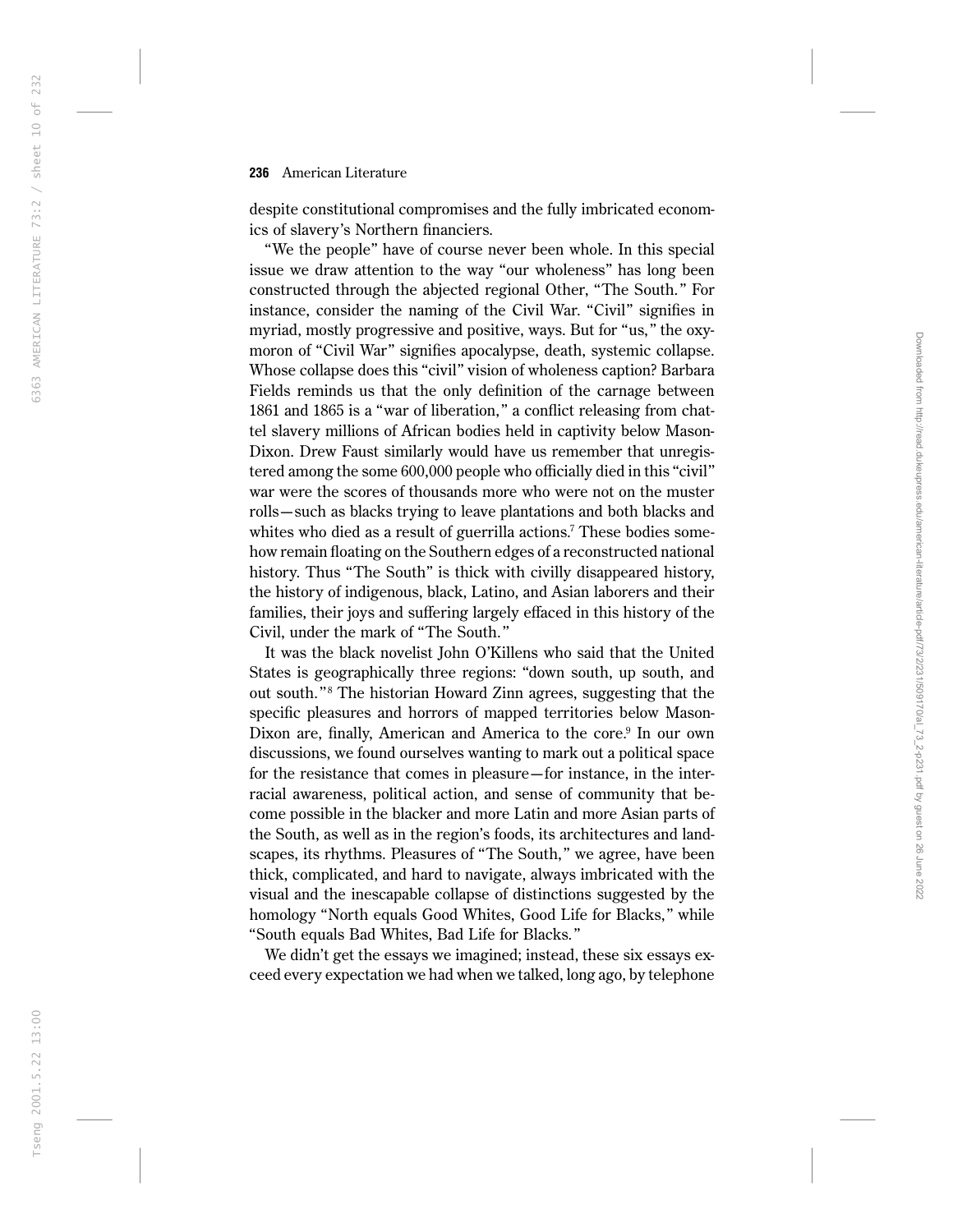across regions. This original, subtle, nuanced scholarship on ''The South,'' unanticipated in our first conversation, has expanded us both intellectually and ethically. Our issue is graced by the contributors' thorough research and imaginative detail, which have changed our view of the magnitude of the importance ''The South'' carries for any fruitful and, dare we say, legitimate writing of ''American'' in the vocabularies of scholarship. We have the good fortune to have received responses that advance the project of a new Southern studies, while at the same time giving testimony, scholarly acumen, and evidence to the substance of things unseen by all previous projects in such outmoded categories as ''Southern literature'' or ''Southern architecture.'' We are privileged to have received essays and cooperation from a distinguished group of authors who have brought the best interdisciplinary models of scholarship and strikingly original models to the task of rereading familiar texts and pressing conundrums of our new ''Southern'' century.

A few words are in order about the contours of this special issue. Many of the themes that guide it are set out in our lead essay, Jeannine DeLombard's '' 'Eye-Witness to the Cruelty': Southern Violence and Northern Testimony in Frederick Douglass's 1845 *Narrative*.'' De-Lombard highlights the ''visual power of the injured black body'' in abolitionist literature. Contrasting Emersonian transcendentalism and slave narrative, she analyzes how Douglass confronts the insistent racialization of abolitionist discourse, where the transcendent abstraction of the observer is guaranteed through her or his dematerialized witnessing of violently embodied slaves—their ''naked, scarred backs,'' their insistently vulnerable bodies. Douglass quickly realized, DeLombard argues, that his authority within the abolitionist movement would always position him as a witness more than an advocate, an authority that produced not Emersonian transcendence but an insistent corporeality structured always through black physical vulnerability. As she puts it, the ''testamentary authority'' of the black activist-witness ''served to deepen the sensory predicament of black embodiment.''

To counter this predicament, Douglass's *Narrative* shifts emphasis away from the vulnerable physical metaphor of the *eye* witness to what DeLombard describes as the ''immaterial'' or ''pure'' voice. He does so to offer a ''discursive antidote'' to the ''trauma of witnessing.'' His desire to displace the authority of sight with voice coincides can-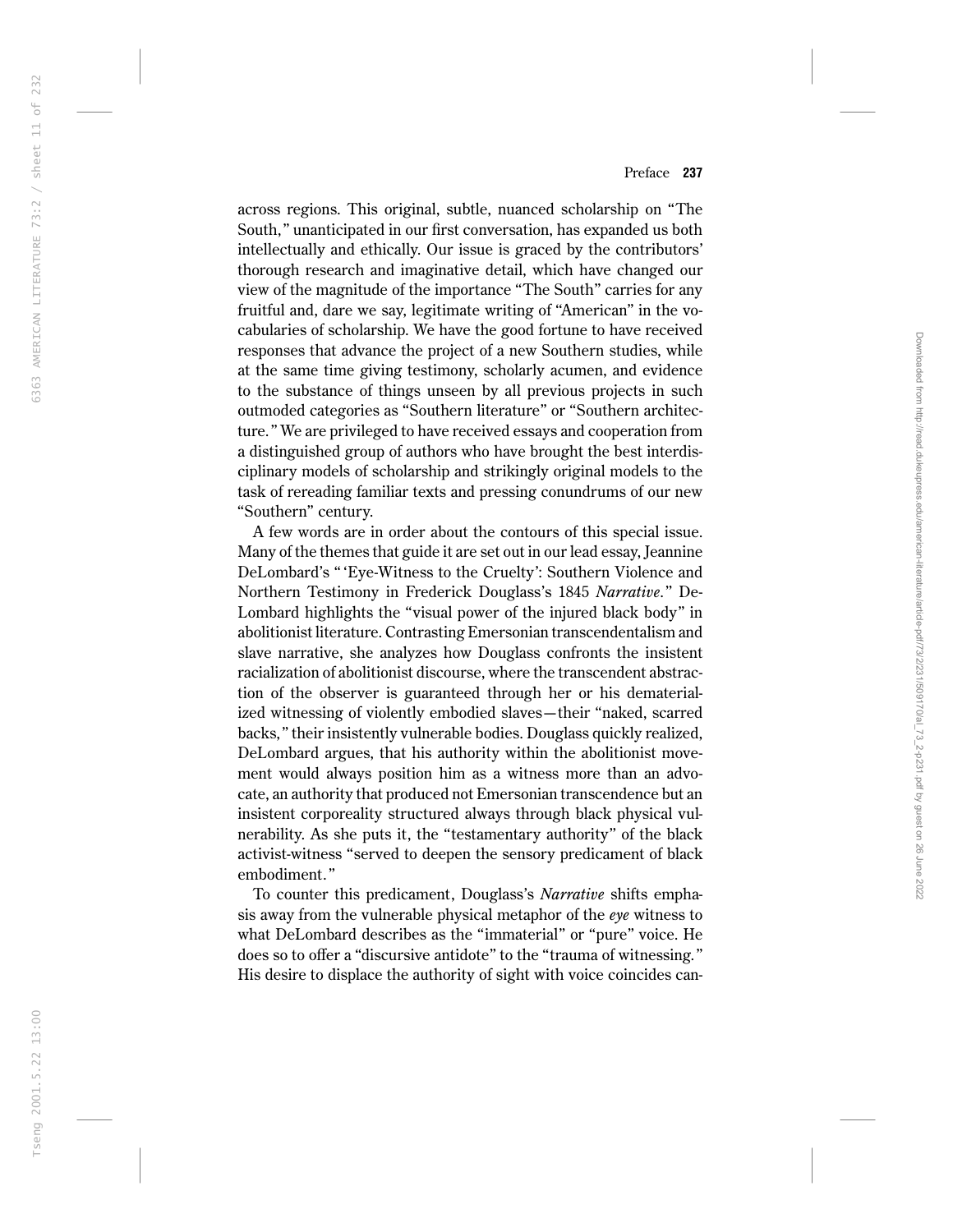nily with a developing nineteenth-century scientific critique of the authority of vision. New theories in the nineteenth century located vision not in the disembodied and objective space of Emerson's floating eyeball but in the physical body, subject to its weaknesses, blindspots, and subjective fallibility. As she summarizes, the ''broader implications of this new understanding are potentially staggering'': ''vision,'' according to Jonathan Crary, ''is redefined as a capacity for being affected by sensations that have no necessary link to a referent, thus imperiling any coherent system of meaning.'' In the very moment, then, that abolitionist discourse grounded its authority in eye-witness accounts, ''optical science was undermining the reliability . . . of such observation.'' Finally, then, we can only appreciate the power of Douglass's relocation of his critical authority from sight to voice if we attend to these shifts in scientific and juridical discourse: only this context will fully clarify the significance of his ''abandoning the role of the slave witness and adopting instead the role of the antislavery advocate.''

Douglass's efforts in Northern abolitionism to claim a ''universal subjectivity unencumbered by corporeality" raise questions about the place of the North in our special issue on ''The South.'' Jennifer Rae Greeson's essay on Harriet Jacobs's manipulation of the urban gothic form in her *Incidents in the Life of a Slave Girl* pursues these questions. In ''The 'Mysteries and Miseries' of North Carolina: New York City, Urban Gothic Fiction, and *Incidents in the Life of a Slave Girl*,'' Greeson wonders what is lost in traditional considerations of Jacobs as a Southern writer. By the time Jacobs published *Incidents*, she had lived and worked twenty years in the North. Greeson argues that by disregarding Jacobs's life there, "current criticism assumes a one-to-one corresondence between [her] life in North Carolina and her representation of that life, thereby failing to attend to her apparently voracious reading and her formative contact with established writers and publishers in New York, and slighting as well the probability that her interpretation and re-presentation of her lived experience in North Carolina evolved with her own life between the 1830s and 1861.'' This ''simplification'' of Jacobs's career is symptomatic, moreover, of what Greeson terms ''the bipolar conception of the category Southern writer itself, a conception that collapses identity and representation and thereby naturalizes and essentializes portrayals of 'the South.' ''

Greeson's investigation maps Jacobs's strategic use of and refinements on a familiar political genre in the North, the urban gothic, thus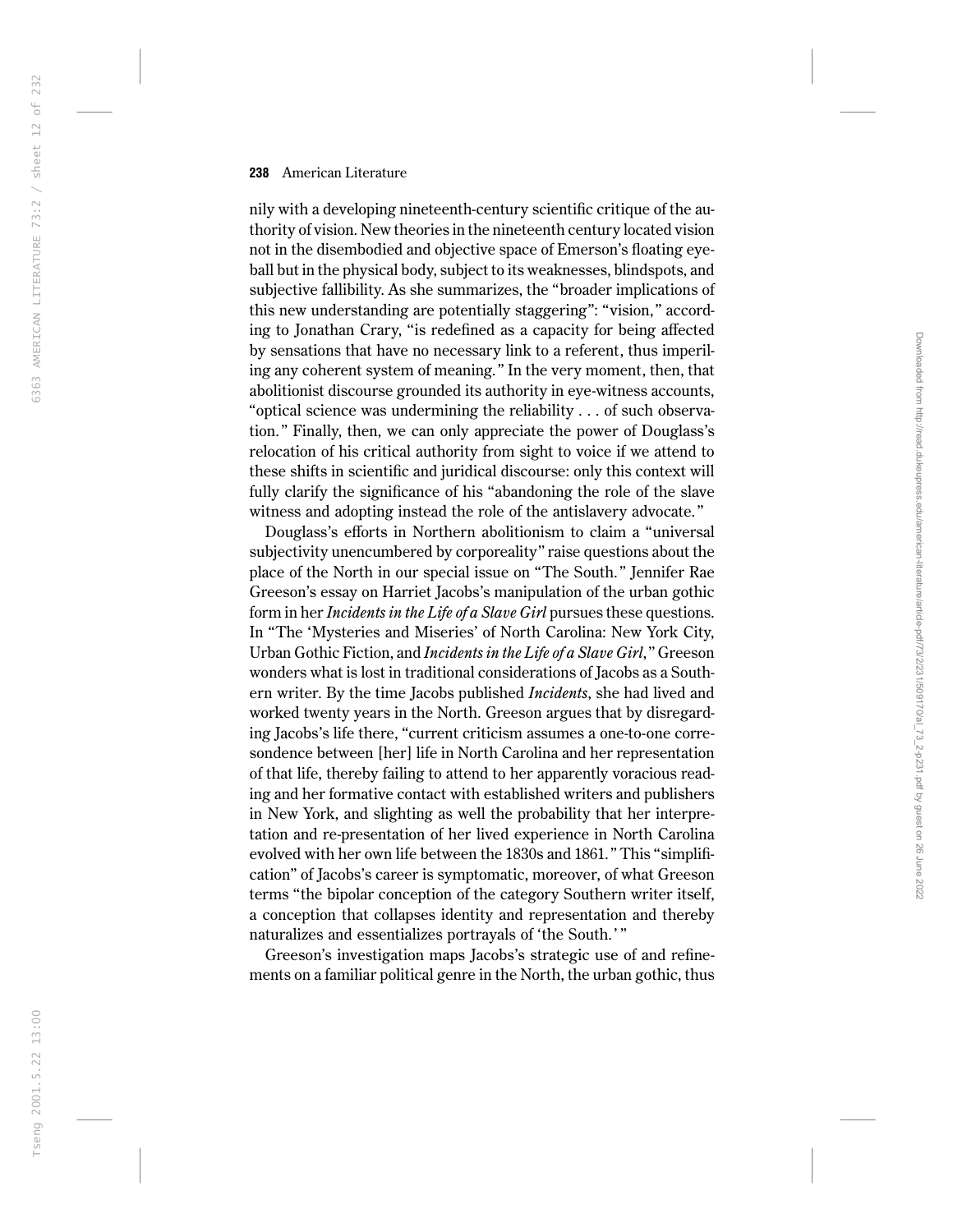raising questions about how the antebellum North navigated its own psychosocial issues by looking southward. Why was ''degradation'' so compelling a trope for Northern audiences in the 1850s, Greeson queries. Even more than the way in which this trope organized Northerners for an attack on Southern slavery, the North's obsession with degradation, especially as it was embodied in fallen women, points also toward ''a complex and fascinating economy of reform'' in which abolitionst writers harnessed ''fears . . . about the modernization of Northern society'' against the National Other: the South.

Bryan Wagner's essay shares DeLombard's interest in visibility, which Wagner analyzes as ''protocols of racial visibility'' in a reading of Charles Chesnutt's *The Marrow of Tradition*. Examining the prevalent trope of ''Negro Domination'' in the rhetoric surrounding the events on which the novel is based, the 1898 Wilmington Riot, Wagner finds an important aspect of those events overlooked by Chesnutt's critics but clearly recognized by Chesnutt. Wagner argues that as black-owned stores and black service providers began to change Wilmington's landscape, whites fought to restore visual order to the city. This ''order'' was premised on the spatial maintenance of a black underclass, an order that was visually disrupted by the new local architecture of an emerging black bourgoisie, whose hospital, school, and shops—and whose presence in new mixed-race neighborhoods—altered the city's visual field. As Wagner argues, Chesnutt's research in Wilmington two years after the riot led him to understand the violence of the white response as ''the product of a [white] epistemological crisis,'' a racialized "disturbance of vision" that resulted in a kind of white "identity collapse.'' Chesnutt understood that such collapse will manifest itself bodily: as Wagner notes, Chesnutt's white characters feel ''anxious and disoriented,'' and they respond by creating ''theaters of repression where they can dramatize'' and feel once again comforted by ''their racial superiority.''

Just as Greeson suggests that Northern abolitionists yoked visceral anxieties about modernism to the familiar strategy of Southern anxiety projection and thus to antislavery politics, Wagner shows us Chesnutt's postwar recognition of white Southern attempts to project a ''distinctly modern future'' that would guarantee ''the safe return of racial hierarchies of the past.'' *The Marrow of Tradition* understands that this white supremacist modern future will be visually organized, performed, and guaranteed through white habits of seeing: when the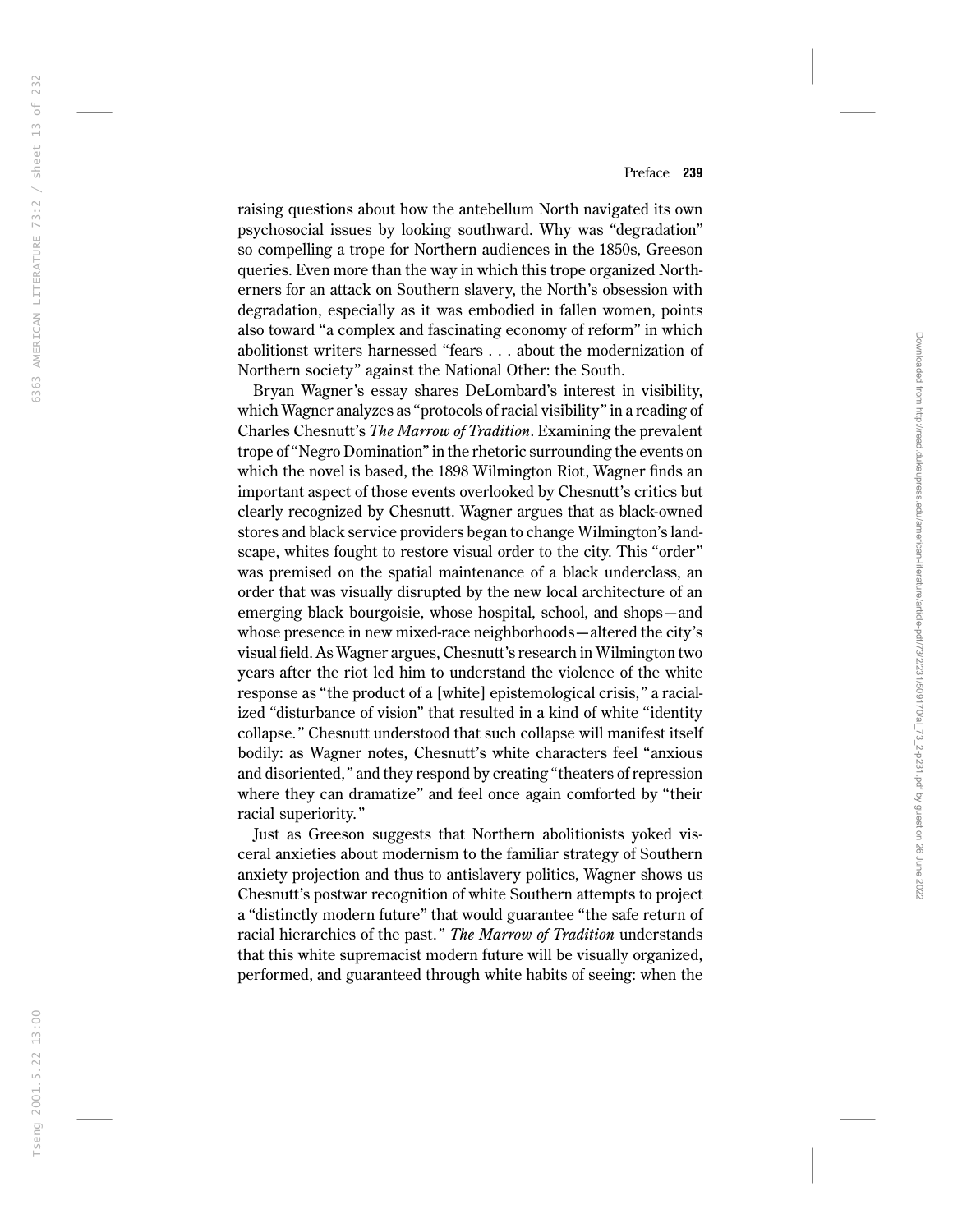aversion of eyes and ''veil[s] of forgetfulness'' are not enough, rioting and policing can accomplish the necessary reorganizations of landscape to eliminate any evidence of black equality.

The spatial imperatives of segregation seem to emerge, in Wagner's reading of Chesnutt's analysis of white supremacy, from the physical monitors of the white body. How violent sociopolitical imperatives enter the body and seem to be produced from within is precisely the subject of Laura Doyle's essay, ''The Body against Itself in Faulkner's Phenomenology of Race.'' Reading the ''violent internal ruptures'' in Faulkner's plotting of *Light in August*, Doyle shows how the story's gap, its inability or refusal to narrate the murder of Joanna Burden, plays out ''the folded-over and captive relation'' of racialized bodies in national narratives. Doyle's essay reads the novel ''as a guide to our ongoing entanglement in the snarled legacies of violence, the body, and the South.'' In the narrative loophole that the text creates around Burden's murder, a loophole that invites approach and always refuses reconciliation or closure, Doyle finds a pattern for the dilemma of ''intercorporeality,'' or what Merleau-Ponty has described as the body's chiasm. This concept summarizes the epistemological gap that emerges as we try sensorily to know and verify ourselves: we feel our right hand with our left hand, but in the moment of reverse there is a hiatus or a gap, as our hands cannot be simultaneously touching and feeling, present and knowing. It is through this gap, argues Doyle, that the violence of the sociopolitical world enters our bodies, that the ''inside is called out,'' that the ''body disappears and reappears in worldness, in a nation's social script, as other to itself.''

For Joe Christmas, race is simultaneously alienating and a map for self-understanding, "a way of experiencing himself in the world of coming to himself from outside himself.'' It is a mode of involuntary self-witnessing that invites the terms of a racist order into the deepest sources of meaning in the body. As for Chesnutt's classconscious whites, Joe Christmas's ''cross-racial'' sexual experiments in the North leave him feeling ill. And in this way, his visceral struggles link to the ''racist reader's visceral response to the familiar, essentializing details of race thinking.'' Race in this novel works as a seduction and a colonization, and although Faulkner might promise here a ''Southern storytelling that narrates race as *aporia* rather than alibi,'' it equivocates: it ''may even be *about* such equivocations.''

The strained equivocations of white homopolitical desire form the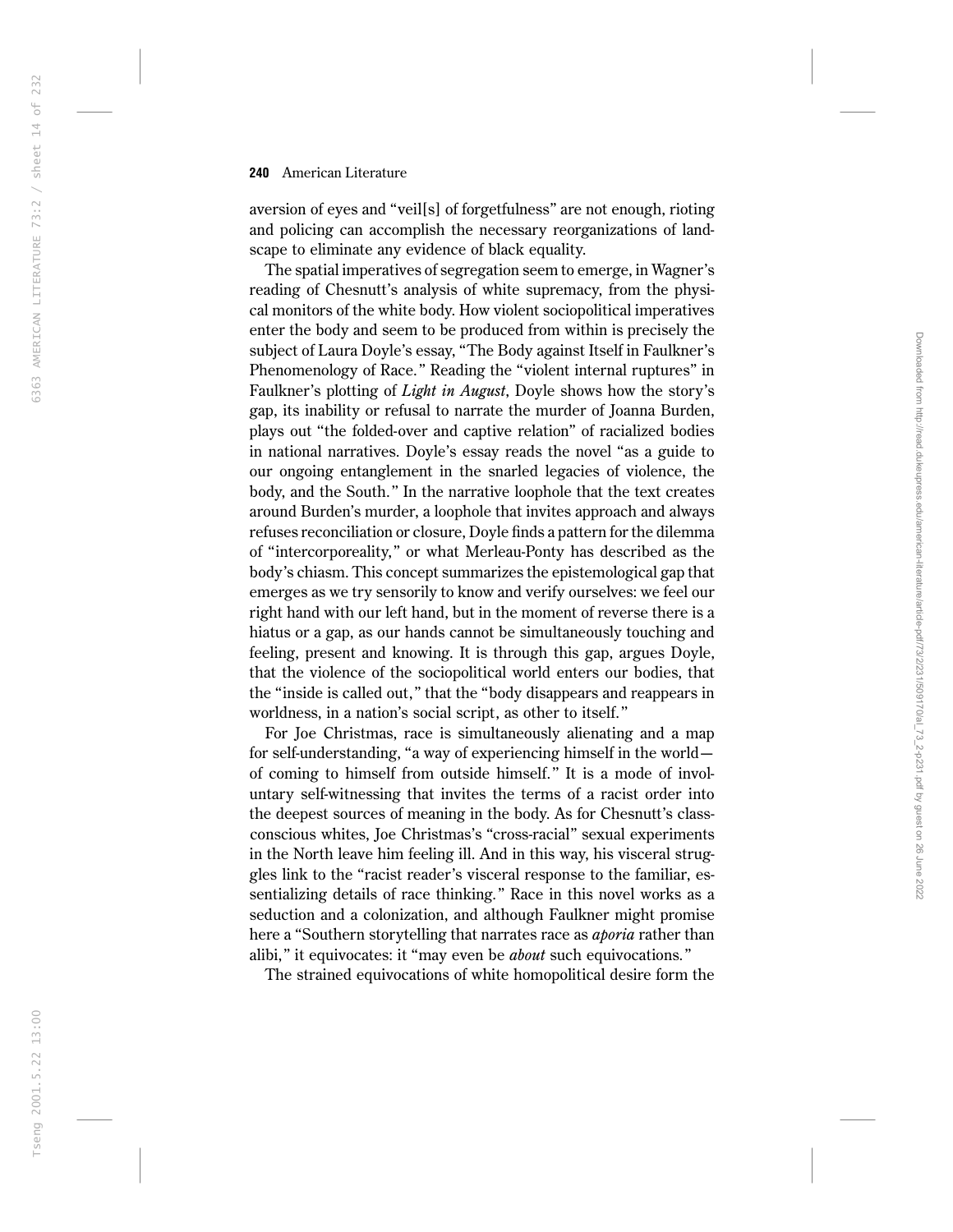subject of Andrea Levine's investigation in ''Sidney Poitier's Civil Rights: Rewriting the Mystique of White Womanhood in *Guess Who's Coming to Dinner* and *In the Heat of the Night*.'' Again, we see representations of the South mediating non-Southern and, here specifically, white liberal anxieties. Levine provides an analysis of late-sixties liberalism in the moment when black nationalism had begun its sharp questioning of the legacy of interracial Civil Rights activism. She shows how "representations and evocations of the American South . . . functioned in the mid- and late 1960s not to 'explain' but to transform'' the helplessness and frustration that many white men felt at being disqualified from the satisfying homosociality of Civil Rights culture. The characters played by Sidney Poitier in two key movies, Levine shows, frame a particular trajectory of white liberal male response, a two-pronged nostalgia characterized simultaneously by a desire for the interracial collaboration and connection authorized by the early Civil Rights movement, and a punitive ''desire for racist violence'' that alternately and quite differently responds to the political and affective rejection of black nationalism.

Borrowing Leerom Medovi's notion of ''homopolitical desire,'' Levine argues that the corporeal politics of the Civil Rights movement, the imperative to ''put your body on the line,'' sponsored ''white males' identification with their black male peers, who were so often positioned as primarily corporeal sites of authenticity within the political culture of the 1960s.'' When Black Nationalist politics named this identification not as radical but retrograde, white men recuperated positional authority in Hollywood fantasy. This homopolitical fantasy of a return to interracial solidarity was marked by its reference to a return to the race-gender hierarchies of the U.S. South, and to spectacularized black male vulnerability. This vulnerability is especially acute in Norman Jewison's *In the Heat of the Night*, where, Levine argues, the excessive vulnerability of the Northern black policeman Virgil Tibbs in the charged Southern setting of Sparta, Mississippi, begins the work of undoing ''the political mechanisms that allowed white male activists" to identify with politically charged black male bodies.

The final essay expands this issue's discussion of ''The South.'' Ana Patricia Rodríguez's ''Refugees of the South: Central Americans in the U.S. Latino Imaginary'' identifies an emerging literary focus on Central American refugees characterized by ''narratives of violence,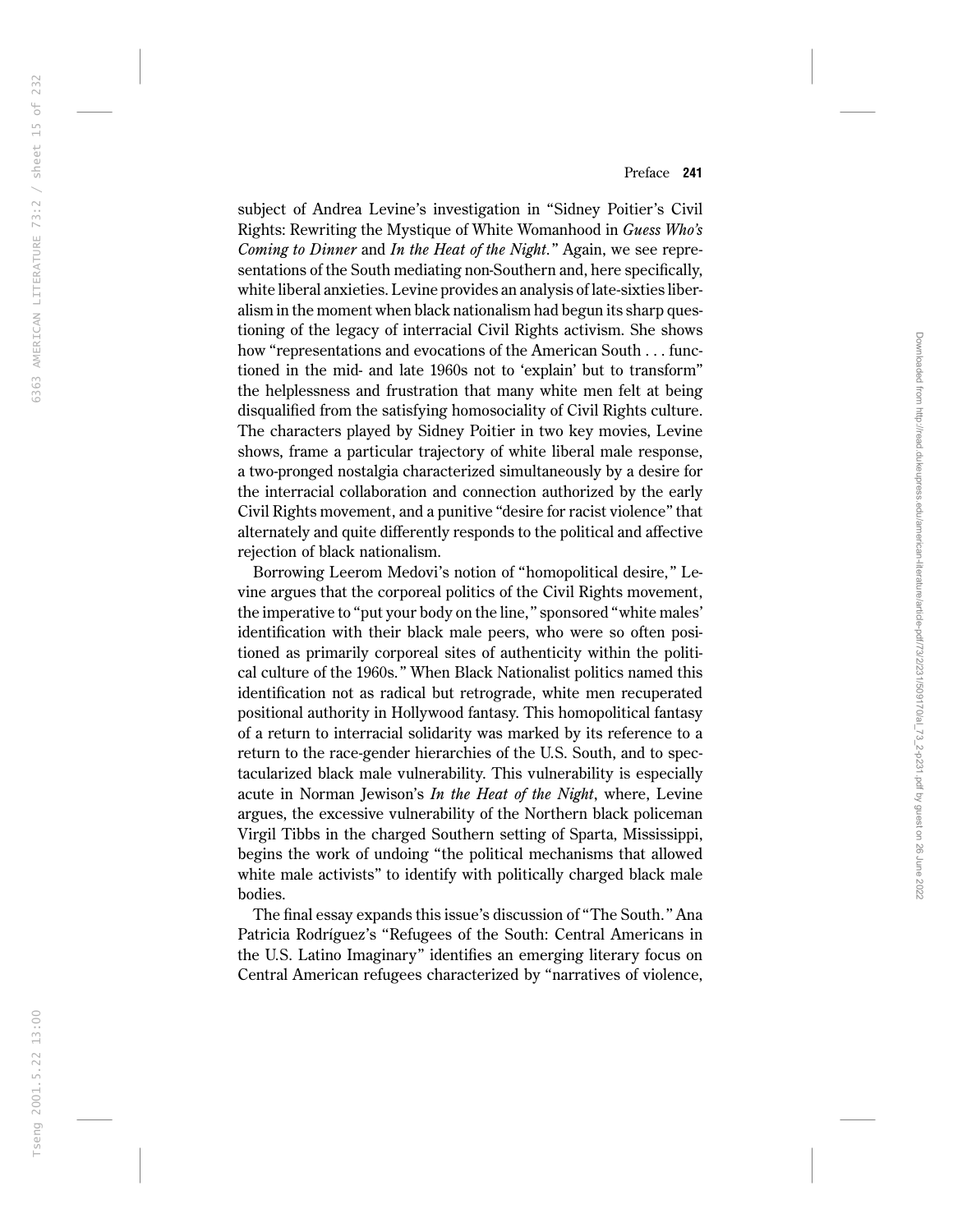war, and injustice inflicted on the body (corporeal and juridical) of a Latino American people in the United States.'' Studying pre- and post-NAFTA flows of military action and global capital, Rodríguez frames the problem of Latin American refugees from the physical and economic violence of their U.S.-sponsored, neoliberal ''democratization.'' These refugees flee northward into the United States, only to find themselves powerless again and often in desperate situations uncannily like those they left. "In the South," explains Rodríguez, quoting Louis Emmerij, "exists a North and in the North exists a South: they are worlds apart.'' Rodríguez's essay points out the difference between the hyper-visualized, vulnerable black body discussed by De-Lombard, Wagner, and Levine, and the disappearance of the Latino/a refugee body in what we might term the popular U.S. scopic order.

Confronting what Rodríguez terms ''neocolonial nostalgia,'' Latino/a writers like Francisco Goldman, Graciela Limón, Helena María Viramontes, and Carole Fernández challenge their characters to understand that the ''innocence'' of their lost lives south of the United States was always predicated on their subordination, and they challenge white readers to comprehend and account for the internal ''pockets of the South'' *within* the United States, in which refugees face state-sponsored violence and repression, homelessness, and poverty. Most of all, these writers summon a ''horizon of new inter-Latino subjectivities, perspectives, languages, and social meanings,'' a system of signification that promises to reconfigure North and South.

Our foregoing account of the essays that follow is intended as both a guide and a personal *aide-memoire*. We want to remember all we have learned from the generous insights of our contributors. We want to foreground their theoretical apparatuses, which will augment scholarly resources for a new Southern studies. We believe the process of compiling the present special issue illustrates the best features of this emerging area of American cultural studies: our production process was a collaboration without borders, as it were. Matters often considered along their own unique axes are found here in complex convergence and intellectually challenging combination. From the outset of our project, an originative energy and interactive signifying seemed transgressive of the old *and* new economies of ''The South,'' economies that sponsored border-guarding signs of Southern hamlets at twilight and the vigilante patrols of the NAFTA southwest.

Of course our own interracial and intergenerational collaboration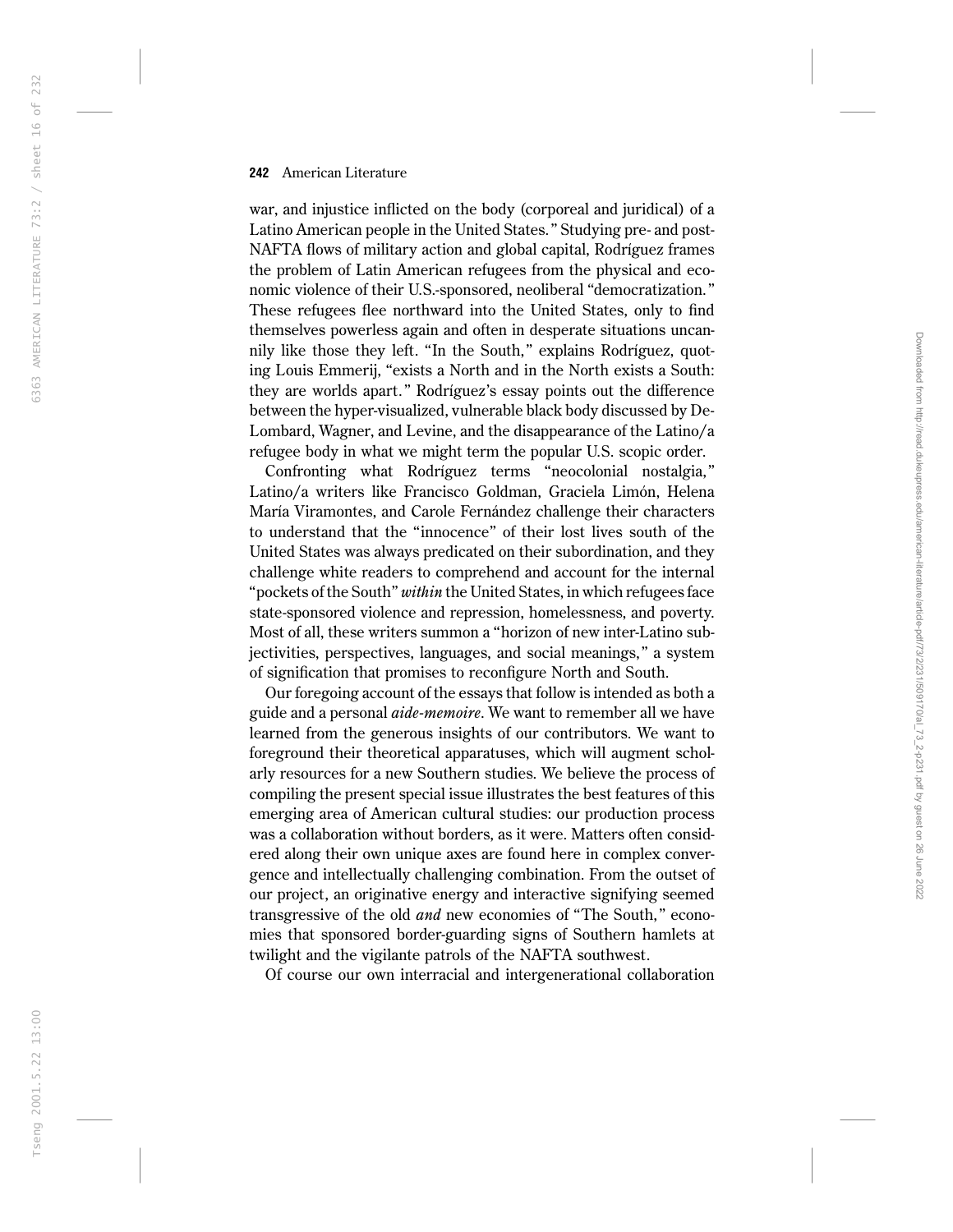on the present issue challenged from the outset the connotations of such signs with respect to a traditional Southern studies. And we are enormously gratified that these essays collapse traditional Southern studies assessments with respect to men and women; North and South; established scholars and astute sharers of new academic generations; ''traditional'' primary texts and ''found'' texts whose recovery has been enabled by new modes of critical perception; ''national'' and "regional" boundaries; anxieties of modernization and influence; and phenomenological incumbencies of ''worlding'' the body as a prerequisite for a *body politic*. Our hope is that our special issue will produce energetic telephone conversations, e-mails, cites, and Web sites between and among those who believe, as we do, that ''The South'' does not necessarily need to "rise again" in the manner of Dixie's most outrageously fond hopes. Rather, we believe that ''The South'' in its most complex interlayering and significations for a new Southern studies must seriously be raised to a new American cultural studies consciousness. For indisputably, all who find the energies of this special issue compatible with a more comprehensive understanding of the Americas realize that as a nation, we are always already in ''The South,'' that it is unequivocally and intricately lodged in us, a first principle of our being in the world.

One cannot simply love or hate ''The South,'' endorse or denounce it. For there is nothing about ''The South''—in all its ''thickness'' one can do *simply*. A new Southern studies, like this special issue, welcomes intellectual, multiparticipant, and revisionary complexity. It welcomes the complication of old borders and terrains, wishes to construct and survey a new scholarly map of ''The South.'' In tandem with the seriousness of revision and reinterpretation that mark a new Southern studies, we hope there will also be more than a modicum of *pleasure* for readers who address these essays. There is no better actual or scholarly geography in which to rewrite the economies of a new national *pleasure of specificity*, as it were, than ''The South.'' It has been a great pleasure indeed to witness our inaugural telephone conversation transform itself into the present volume. We welcome what we trust will be the conversation the volume invites.

Duke University

University of Kentucky